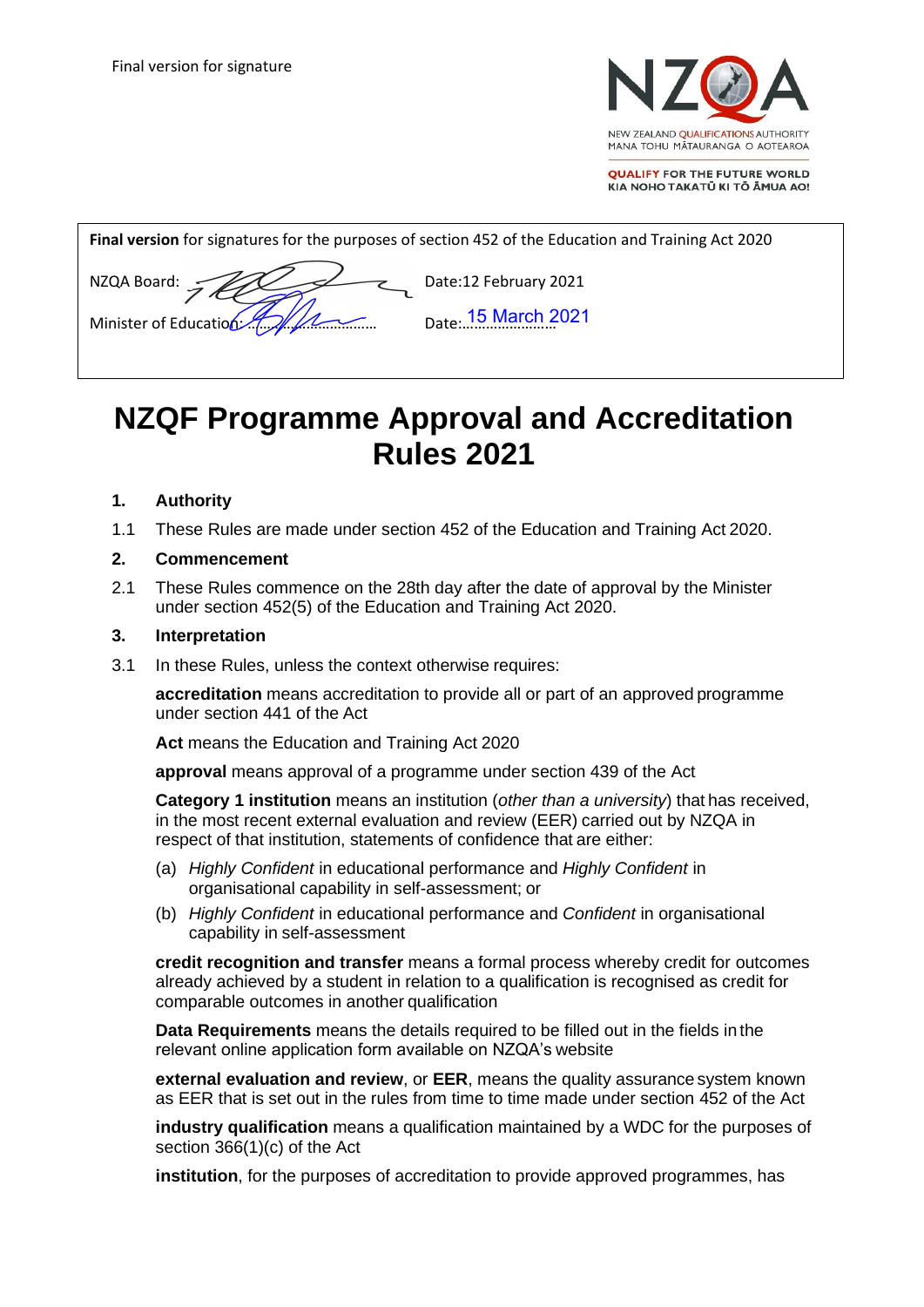the same meaning as in section 10(5)(b) of the Act

**institution**, for the purposes of approval of programmes, has the same meaning as in section 10(5)(a) of the Act

**level** means any of levels 1 to 10 on the NZQF

**NZQF** means the New Zealand Qualifications Framework

**programme** has the same meaning as in section 10(1) of the Act

**qualification** means a qualification listed on the NZQF

**recognition of prior learning** means a process that involves formal assessment of a student's relevant and current knowledge and skills (*gained through prior learning*) to determine achievement of learning outcomes of a qualification for the purpose of awarding credit towards that qualification; and for the avoidance of doubt it does not include credit recognition and transfer

**Te Hono o Te Kahurangi quality assurance** means applying Te Hono o Te Kahurangi whare ako framework and quality assurance tools for programmes and accreditation, as that framework and those tools are published by NZQA from time to time on its website

**Type 1 change** means one or more changes to components of an approved programme which do not impact on the programme as a whole

**Type 2 change** means one or more changes to components of an approved programme which do have an impact on the programme as a whole

**Universities New Zealand** means the New Zealand Vice-Chancellors' Committee continued by section 311 of the Act

**WDC** means a workforce development council as defined in section 10(1) of the Act.

- 3.2 For the purpose of applying Te Hono o Te Kahurangi quality assurance, unless the context otherwise requires references in these Rules to:
	- (a) "educational performance" are to be treated as references to "organisational performance":
	- (b) "self-assessment" are to be treated as references to "self-reflective practice":
	- (c) "Highly Confident" are to be treated as references to "He pounamu kahurangi":
	- (d) "Confident" are to be treated as references to "He pounamu whakairo".
- 3.3 Rules  $4.1, 5.1 5.3, 8.1 8.6$  (in relation to programme approval), and 11 of these Rules do not apply to industry training programmes as defined in, and approved under, the NZQF Industry Training Programme Approval Rules 2020 (*or any replacement of those Rules*).

### **Part 1**

### **Programme approval criteria and applications**

#### **4. Criteria for approval of programmes for institutions under section 439 of the Act**

4.1 The following are the criteria for approval of programmes for institutions:

Criterion 1 Qualification to which the programme leads

The programme meets the definition published on the NZQA website of the applicable qualification type listed in the second column of the Table in the Appendix to the NZQF Qualification Listing and Operational Rules.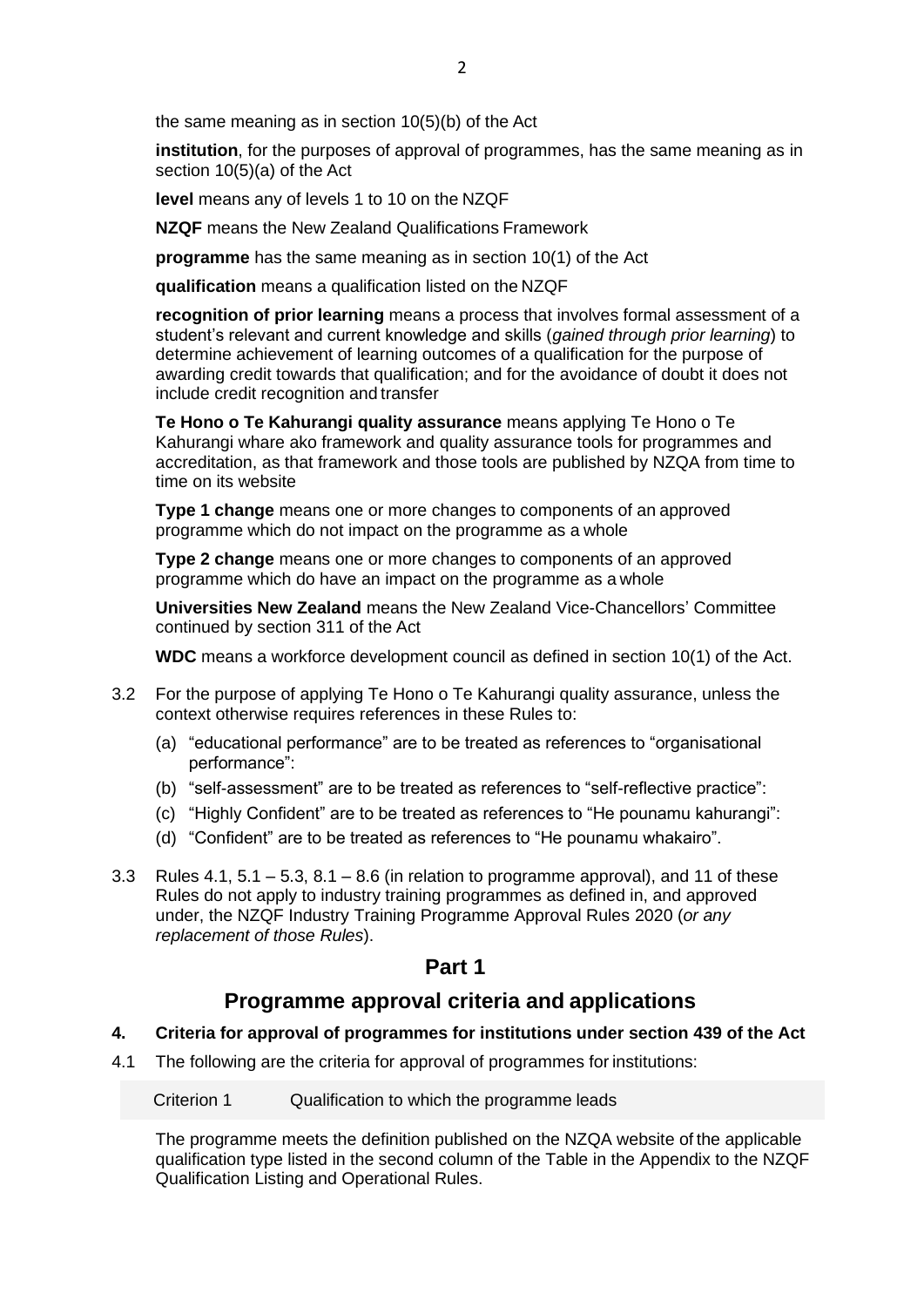Criterion 2 Title, aims, learning outcomes and coherence

The title, aims, stated learning outcomes, and coherence of the whole programme are adequate and appropriate and clearly meet the graduate profile and specification for the qualification as listed on the New Zealand Qualifications Framework.

#### Criterion 3 Delivery methods

The delivery methods are adequate and appropriate, given the stated learning outcomes for the programme. Where specific resources are necessary for the programme to be provided, those resources are clearly outlined.

#### Criterion 4 Acceptability of the programme and consultation

There is a written summary of the consultation undertaken, the views expressed, and consideration of the views. The consultation and summary must articulate the need for and acceptability of the programme to the relevant communities (*including ākonga, whānau, hapū, iwi and where appropriate, hāpori Māori*) and other key stakeholders (*including the qualification developer and any relevant academic, employer, industry, professional and other bodies*) and any required endorsement by a WDC under section 366(1)(g) of the Act has been obtained.

#### Criterion 5 Regulations

There are clear, relevant, and appropriate regulations that specify requirements for:

- admission
- credit recognition and transfer
- recognition of prior learning
- programme length and structure
- integration of practical and work-based components
- assessment procedures, including authenticity of student work
- normal progression within the programme.

#### Criterion 6 Assessment and moderation

Assessment methodology is fair, valid, consistent and appropriate given the stated learning outcomes.

There is an effective system for moderation of assessment materials and decisions.

Criterion 7 Programme review

The institution:

- assesses the currency and content of the programme
- has adequate and effective processes for the ongoing review of the programme, taking account of the results of any review of the qualification
- has adequate and effective processes for monitoring the quality of outcomes for learners and other stakeholders, and for reviewing programme regulations and content
- updates the programme accordingly.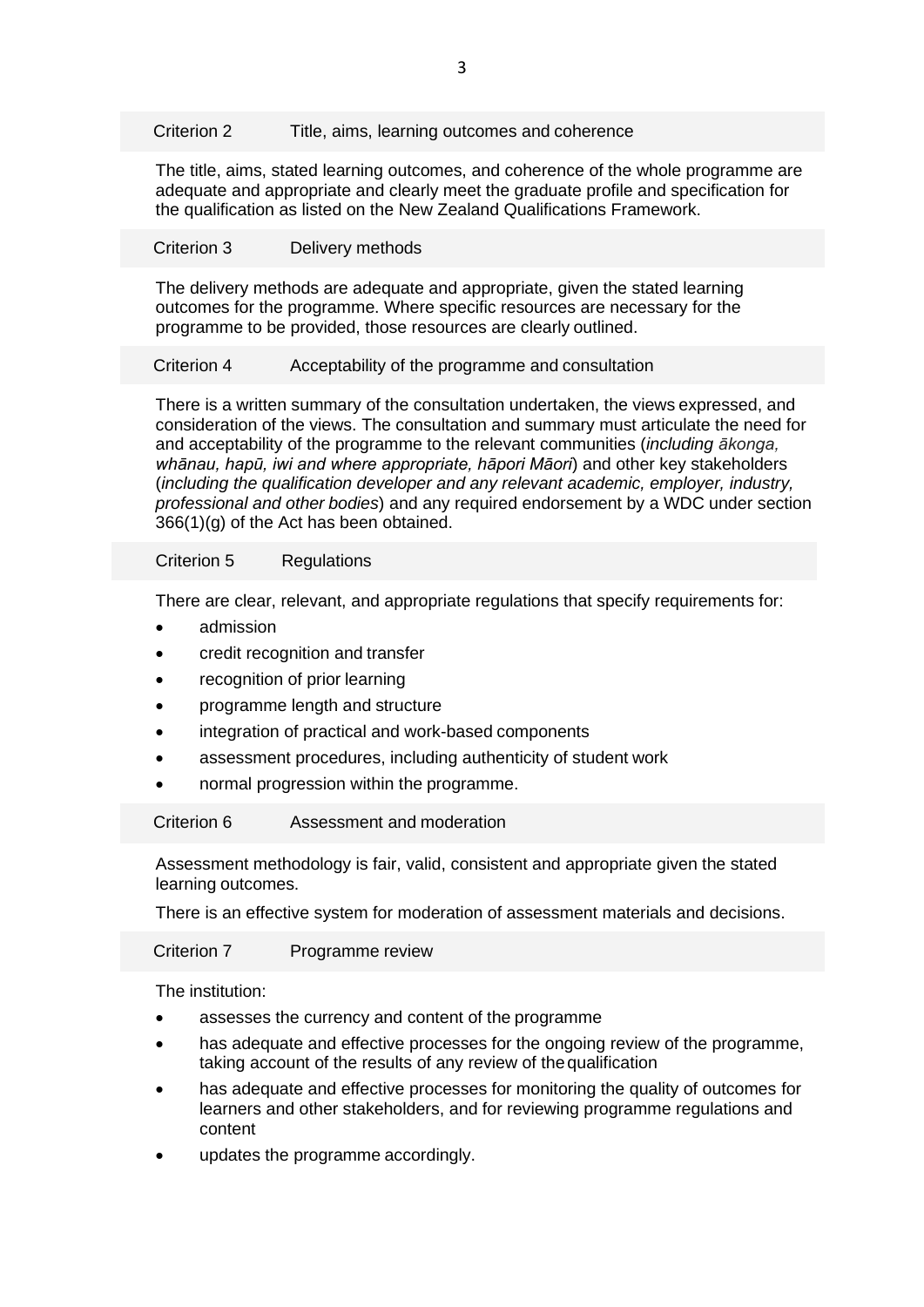Criterion 8 Research required for degrees and post-graduate qualifications

The links between research and the curriculum are clear, adequate, and effective.

#### **5. Applications for approval of programmes**

- 5.1. Applications by institutions (*other than universities*) for approval of programmes at levels 1 to 6, and diplomas at level 7, must contain the following information:
	- (a) the Data Requirements (*as defined in rule 3.1*):
	- (b) programme documentation that includes:
		- (i) a clear statement of the title and aims of the programme;
		- (ii) a clear articulation of the structure, components and length of the programme;
		- (iii) clearly identified links between the programme component learning outcomes and the qualification graduate profile outcomes;
		- (iv) specified learning outcomes for each component of the programme;
		- (v) allocation of appropriate levels and credits for each component; and
		- (vi) clear identification of any assessment standards used in the programme that are taken from the Directory of Assessment Standards:
	- (c) information that demonstrates the programme meets the criteria specified in rule 4.1:
	- (d) a self-assessment report addressing the key evaluation questions for programmes that are published by NZQA on its website:
	- (e) evidence of internal quality assurance approval of the programme by the institution:
	- (f) an explanation of how the institution will monitor and assure the consistency of qualification achievement by students:
	- (g) a copy of any required endorsement of a WDC under section 366(1)(g) of the Act.
- 5.2. Applications by institutions (*other than universities*) for approval of programmes leading to degree and post-graduate qualifications at levels 7 to 10 must contain the following:
	- (a) the Data Requirements (*as defined in rule 3.1*):
	- (b) programme documentation that includes:
		- (i) a clear statement of title and aims of the programme;
		- (ii) a clear articulation of the structure, components and length of the programme;
		- (iii) specified learning outcomes for each component of the programme;
		- (iv) clearly identified links between the programme component learning outcomes and the qualification graduate profile outcomes; and
		- (v) allocation of appropriate levels and credits for each component:
	- (c) information that demonstrates the programme meets the criteria specified in rule 4.1:
	- (d) a self-assessment report addressing the key evaluation questions for programmes that are published by NZQA on its website:
	- (e) evidence of internal quality assurance approval of the programme by the institution.
- 5.3. Except where NZQA otherwise requires, Category 1 institutions applying for programme approval are not required to provide the detail specified in paragraph (d) of rule 5.1 where: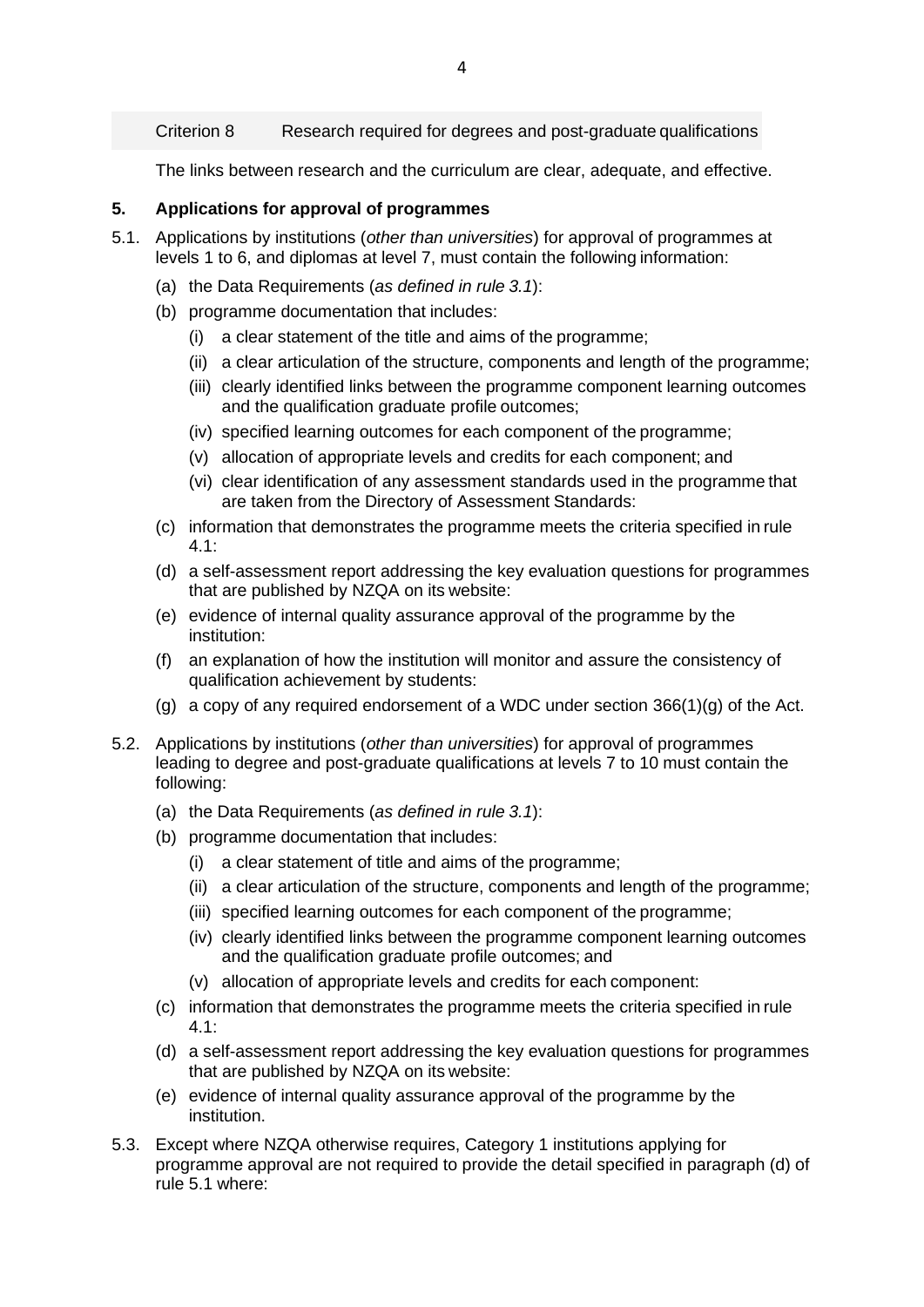- (a) the institution demonstrates a successful history of development and design of programmes in the subject area of the programme for which approval is sought; and
- (b) the successful history referred to in paragraph (a) relates to programmes leading to qualifications at or above the level of the qualification to which the programme application relates.
- 5.4 Applications by universities for programme approval must be made to Universities New Zealand.

### **Part 2**

### **Accreditation criteria and applications**

#### **6. Criteria for accreditation of institutions to provide approved programmes or parts of approved programmes under section 441 of the Act**

6.1 The following are the criteria for accreditation of institutions to provide approved programmes or parts of approved programmes:

Criterion 1 Assessment and moderation

The institution has the capability and capacity to ensure assessment materials and decisions are fair, valid, consistent and appropriate for the level, given the stated learning outcomes.

Criterion 2 Resources

The institution has the capability and capacity to support sustained delivery of the programme through appropriate academic staffing, teaching facilities, educational and physical resources, and support services.

Criterion 3 Support for delivery

If the applicant institution is not the holder of the programme approval, there is support from the holder of the programme approval.

Criterion 4 Programme review

There must be adequate and effective review of programme performance and the institution's capability to support the programme.

There must be monitoring of improvement following review, and processes for determining whether the programme should continue to be delivered.

Criterion 5 Research activity required to deliver degrees and post-graduate qualifications

Research facilities and the support of staff involved in research are adequate, the levels of research activity of staff involved in the programme are satisfactory, and the ways by which the research-teaching links are made in the curriculum are appropriate.

#### **7. Applications for accreditation to provide approved programmes or parts of approved programmes**

7.1 Applications by institutions (*other than universities*) for accreditation to provide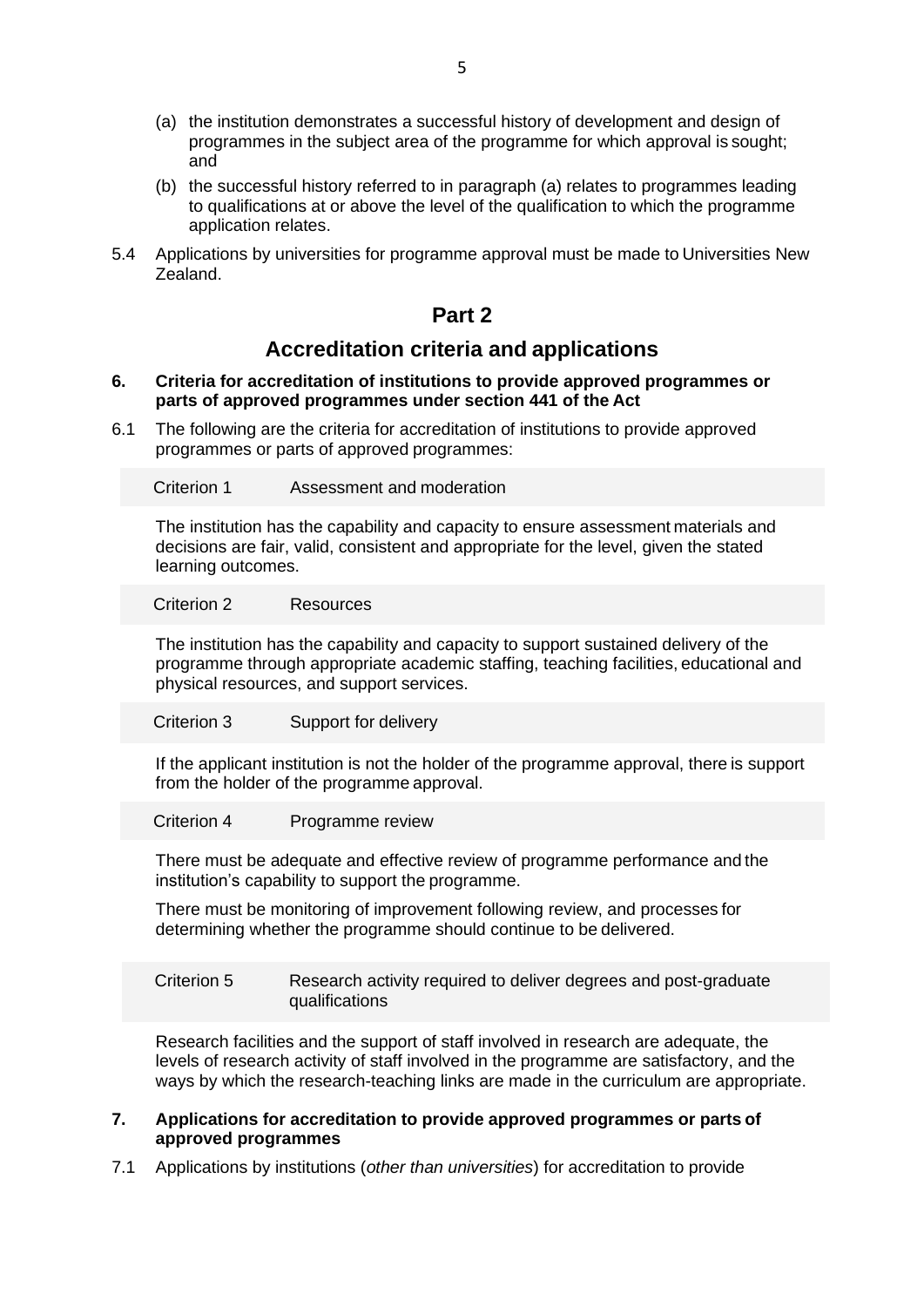approved programmes or parts of them at levels 1 to 6, or provide approved programmes or parts of them for certificates and diplomas at level 7, must contain the following information:

- (a) the Data Requirements (*as defined in rule 3.1*):
- (b) information that demonstrates the institution meets the criteria specified in rule 6.1:
- (c) a self-assessment report addressing the key evaluation questions for accreditation that are published by NZQA on its website:
- (d) evidence of internal quality assurance approval by the institution:
- (e) agreement to participate in the monitoring of consistency of qualification achievement by students for the purposes of rule 5.1(f).
- 7.2 Applications by institutions (*other than universities*) for accreditation to provide an approved programme or part of an approved programme leading to a degree or postgraduate qualifications at levels 7 to 10 must contain the following information:
	- (a) the Data Requirements (*as defined in rule 3.1*):
	- (b) information that demonstrates the institution meets the criteria specified in rule 6.1:
	- (c) a self-assessment report addressing the key evaluation questions for accreditation that are published by NZQA on its website:
	- (d) evidence of internal quality assurance approval by the institution.
- 7.3 Except where NZQA otherwise requires, a Category 1 institution applying for accreditation is not required to provide the detail specified in paragraph (c) of rule 7.1 where:
	- (a) the institution demonstrates a successful history of provision of programmes in the subject area of the programme for which accreditation is sought; and
	- (b) the successful history referred to in paragraph (a) relates to programmes leading to qualifications at or above the level of the qualification to which the accreditation application relates.
- 7.4 Where the programme or part of the programme for which accreditation is sought includes assessment of standards listed on the Directory of Assessment Standards, the applicant must hold consent to assess against those standards.
- 7.5 Applications by universities for accreditation to provide an approved programme or part of an approved programme must be made to Universities New Zealand.

### **Part 3**

### **Granting of programme approval and accreditation**

#### **8. Granting of programme approval and granting of accreditation to institutions (***other than universities***)**

- 8.1 NZQA will advise applicant institutions (*other than universities*) if any of the details in the application require further work.
- 8.2 NZQA may establish a panel to assess the application.
- 8.3 NZQA may carry out a site visit for accreditation applications.
- 8.4 Where NZQA is satisfied with the details in the relevant application, NZQA will grant, and advise the applicant institution of:
	- (a) approval of the programme, including any rating of the programme in accordance with its evaluative methodology: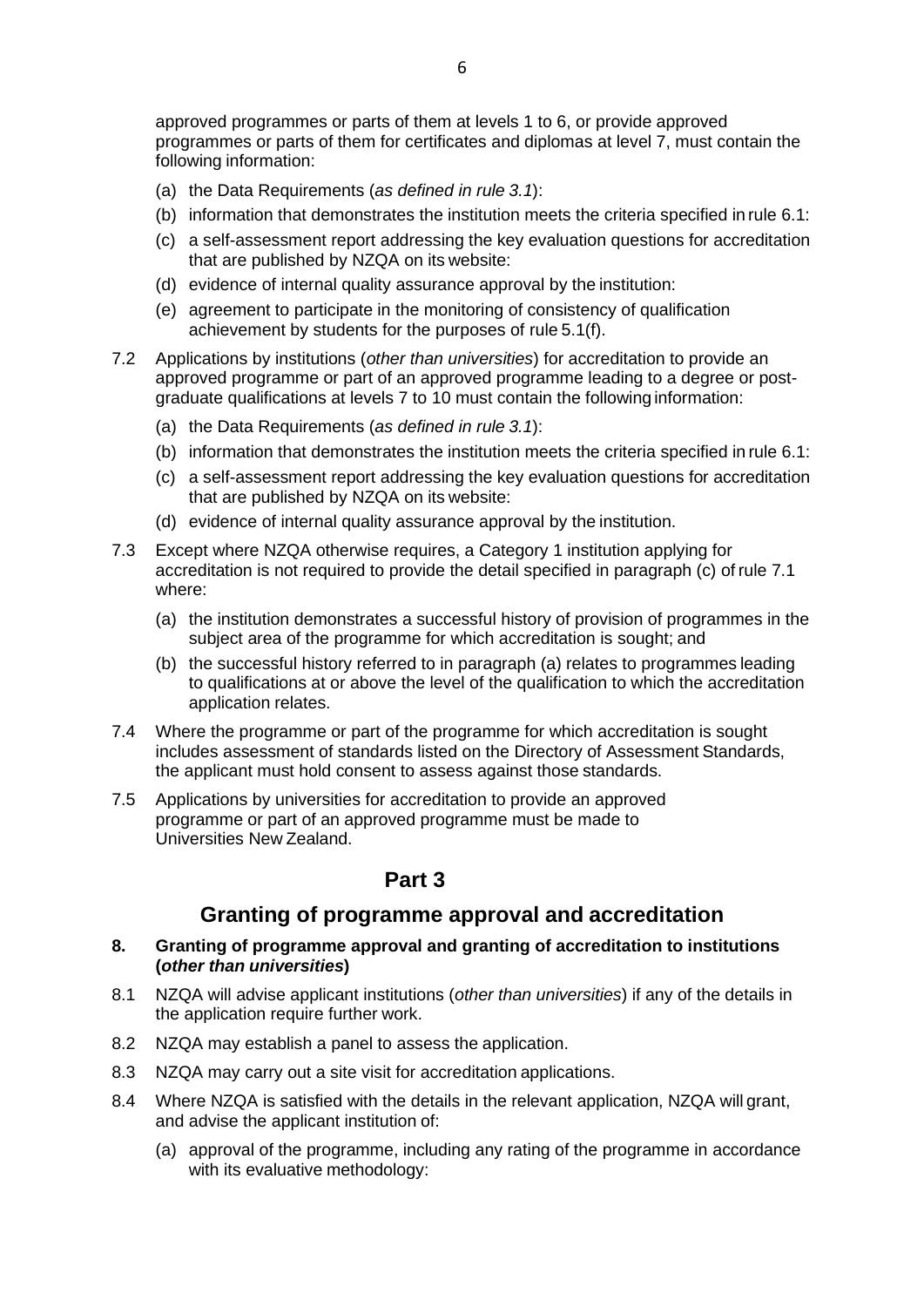- (b) accreditation to provide the approved programme or part of the approved programme.
- 8.5 Where NZQA is not satisfied with the details in the application, NZQA will not approve the application, and will advise the applicant.
- 8.6 NZQA will publish on its website up to date and appropriate details of approved programmes and details of institutions accredited to provide approved programmes or parts of them.

#### **9. Granting of programme approval and granting of accreditation to universities**

- 9.1 Where satisfied with the content of an application, Universities New Zealand will, under section 453 of the Act and in accordance with any procedures set up for interuniversity course approval and moderation under section 312(a) of the Act, grant the relevant:
	- (a) programme approval:
	- (b) accreditation.

### **Part 4**

### **Te Hono o Te Kahurangi quality assurance**

#### **10. Requests for Te Hono o Te Kahurangi quality assurance**

- 10.1 When applying for programme approval or accreditation, an applicant may request that Te Hono o Te Kahurangi quality assurance is used for assessment of the application.
- 10.2 An applicant making a request under rule 10.1, in addition to providing the relevant information required under Rules 4 to 7, must provide the information that the Te Hono o Te Kahurangi quality assurance framework and tools require.
- 10.3 NZQA will evaluate a request made under rule 10.1, together with the information supplied, in accordance with Te Hono o Te Kahurangi quality assurance.

### **Part 5**

### **Maintaining programme approval and accreditation**

#### **11. Requirements to be met to maintain programme approval**

- 11.1 To continue to maintain a programme approval leading to a qualification at levels 1 to 6, and for a certificate or diploma at level 7, institutions (*other than universities*) must ensure:
	- (a) the criteria specified in rule 4.1 continue to be met:
	- (b) ongoing assessment and reviews of the programme are undertaken:
	- (c) the consistency of qualification achievement by students for the purposes of rule 5.1(f) is monitored and assured:
	- (d) relevant information is provided where requested by NZQA for the purposes of:
		- (i) assuring consistency of graduates of New Zealand qualifications at levels 1-6; and
		- (ii) reviews of suites of qualifications and of individual qualifications:
	- (e) where requested by NZQA, participation and cooperation for the purposes of assuring consistency and carrying out reviews as described in rule 11.1(d)(i) and (ii).
- 11.2 To continue to maintain approval of a programme leading to a degree or post-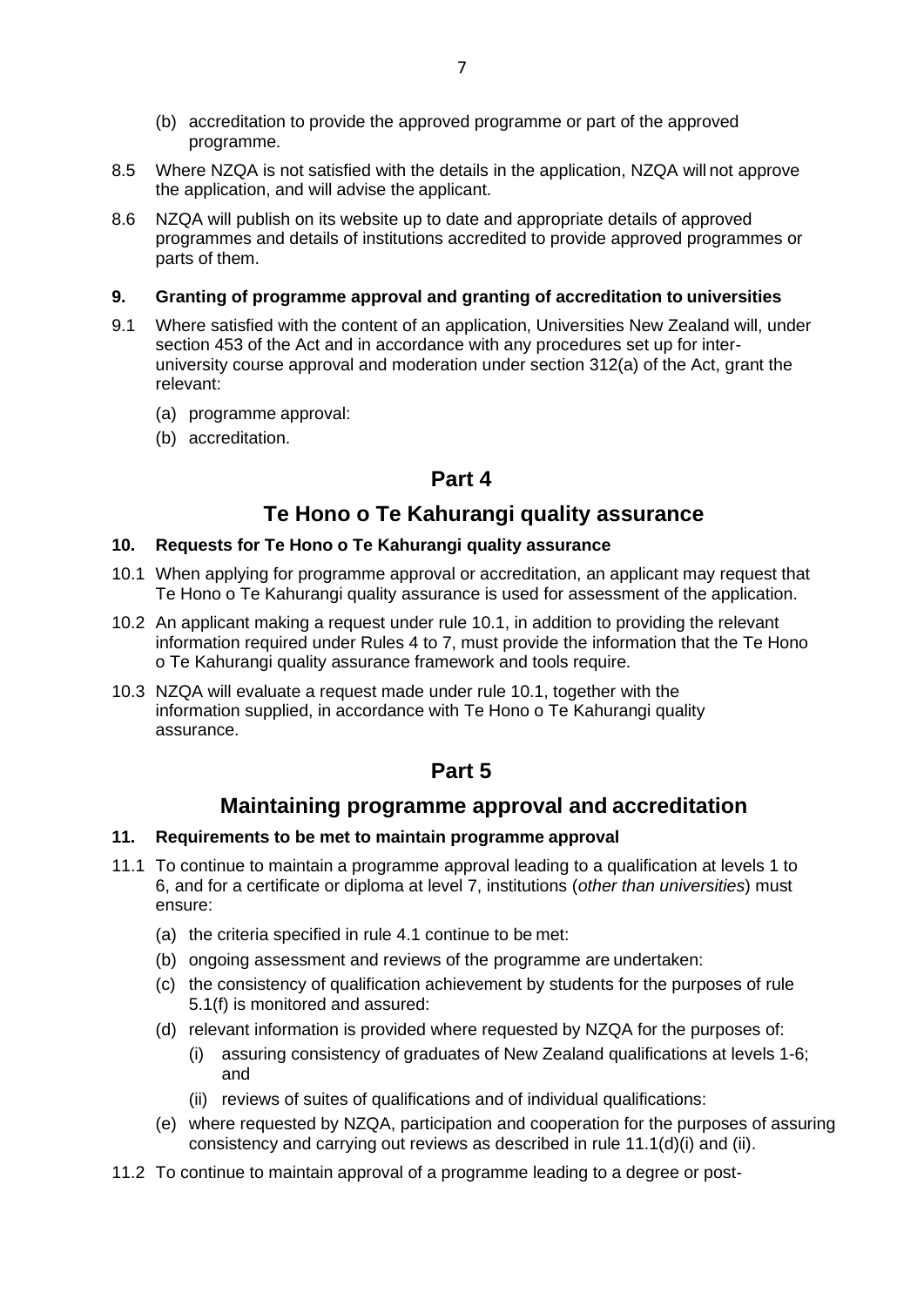graduate qualification at levels 7 to 10, institutions (*other than universities*) must:

- (a) ensure the criteria specified in rule 4.1 continue to be met:
- (b) ensure regular reviews of the programme are undertaken.
- 11.3 To continue to maintain approval of a programme universities must:
	- (a) ensure the criteria specified in rule 4.1 continue to be met:
	- (b) ensure regular reviews of the programme are undertaken.

#### **12. Requirements to be met to maintain accreditation**

- 12.1 To continue to maintain accreditation to provide an approved programme or part of an approved programme at levels 1 to 6, or a diploma at level 7, institutions (*other than universities*) must:
	- (a) ensure the criteria specified in rule 6.1 continue to be met:
	- (b) participate and cooperate in the monitoring of consistency of qualification achievement by students for the purposes of rule 5.1(f):
	- (c) undertake self-assessment:
	- (d) provide the programme (*or part*) as it was approved, including adhering to the programme regulations, unless a specific change has been approved in writing by NZQA:
	- (e) participate and cooperate in external evaluation and review.
	- (f) where requested by NZQA, participate and co-operate in programme monitoring, which may include visits to the institution:
	- (g) provide relevant information where requested by NZQA for the purposes of:
		- (i) assuring consistency of graduates of New Zealand qualifications at levels 1-6; and
		- (ii) reviews of suites of qualifications and of individual qualifications:
	- (h) where requested by NZQA, participate and cooperate for the purposes of assuring consistency and carrying out reviews as described in rule 12.1(g)(i) and (ii):
	- (i) provide sufficient evidence to demonstrate consistency of graduate outcomes effectively, when participating in the process of assuring consistency.
- 12.2 To continue to maintain accreditation to provide an approved programme or part of an approved programme leading to a degree or post-graduate qualification at levels 7 to 10 institutions (*other than universities*) must:
	- (a) ensure the criteria specified within rule 6.1 continue to be met:
	- (b) undertake self-assessment:
	- (c) provide the programme (*or part*) as it was approved, including adhering to the programme regulations, unless a specific change has been approved in writing by NZQA:
	- (d) participate and cooperate in external evaluation and review:
	- (e) participate and cooperate in monitoring, which will consist of either:
		- (i) annual visits to the institution by the NZQA appointed monitor, reports by the monitor on the implementation of the programme, and reviews of the first graduating years of programmes by the institution; or
		- (ii) where NZQA permits, self-monitoring in accordance with any conditions imposed by NZQA.
- 12.3 To continue to maintain accreditation to provide a programme universities must: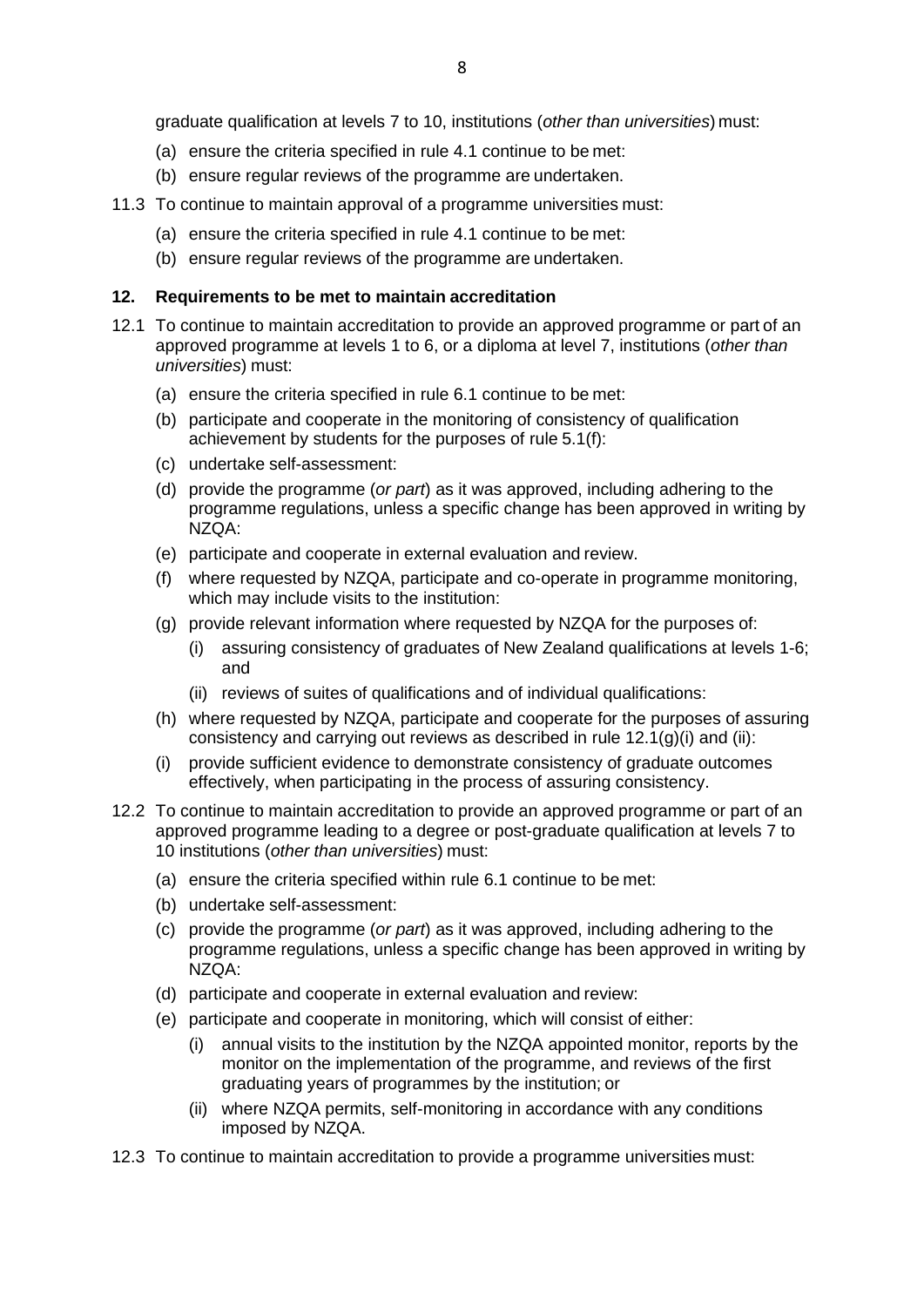- (a) ensure the criteria specified within rule 6.1 continue to be met:
- (b) ensure regular reviews of the provision of the programme are undertaken.

### **Part 6**

### **Changes to approved programmes**

#### **13. Changes to approved programmes by institutions**

- 13.1 Before an institution carries out a Type 1 change to an approved programme, the institution must:
	- (a) notify the relevant WDC where the programme leads to an industry qualification (*except where this is not necessary under section 367 of the Act in relation to wānanga*); and
	- (b) notify NZQA of amendments that result in changes to the Data Requirements (*as defined in rule 3.1*).
- 13.2 Before an institution carries out a Type 2 change to an approved programme, the institution must:
	- (a) obtain endorsement from the relevant WDC where the programme leads to an industry qualification (*except where this is not necessary under section 367 of the Act in relation to wānanga*); and
	- (b) obtain approval from NZQA for the change after applying to NZQA and providing the information in rule 13.3.
- 13.3 The information required for the purposes of an application for a Type 2 change under rule 13.2 is:
	- (a) any changes to Data Requirements (*as defined in rule 3.1*):
	- (b) full details of the changes made to the approved programme and any impacts on the accreditation of institutions to provide the programme or part of the programme:
	- (c) information that demonstrates the programme continues to meet the criteria specified in rule 4.1:
	- (d) evidence of internal quality assurance approval by the institution:
	- (e) a copy of any WDC endorsement obtained under rule 13.2(a).

#### **14. Process and notification of result of application for Type 2 programme changes**

- 14.1 NZQA will advise applicants if any of the details in the application for a Type 2 change requires further work.
- 14.2 NZQA may establish a panel to assess the application.
- 14.3 NZQA may carry out a site visit.
- 14.4 Where NZQA is satisfied with the details in the application, NZQA will approve the application and advise the applicant.
- 14.5 If there are a significant number of changes made to the programme NZQA may decline the application and require a new programme approval application to be submitted.
- 14.6 Where NZQA is not satisfied with the details in the application, NZQA will decline the application, and will advise the applicant.
- 14.7 NZQA will publish on its website up to date and appropriate details of the approved changes to the programme.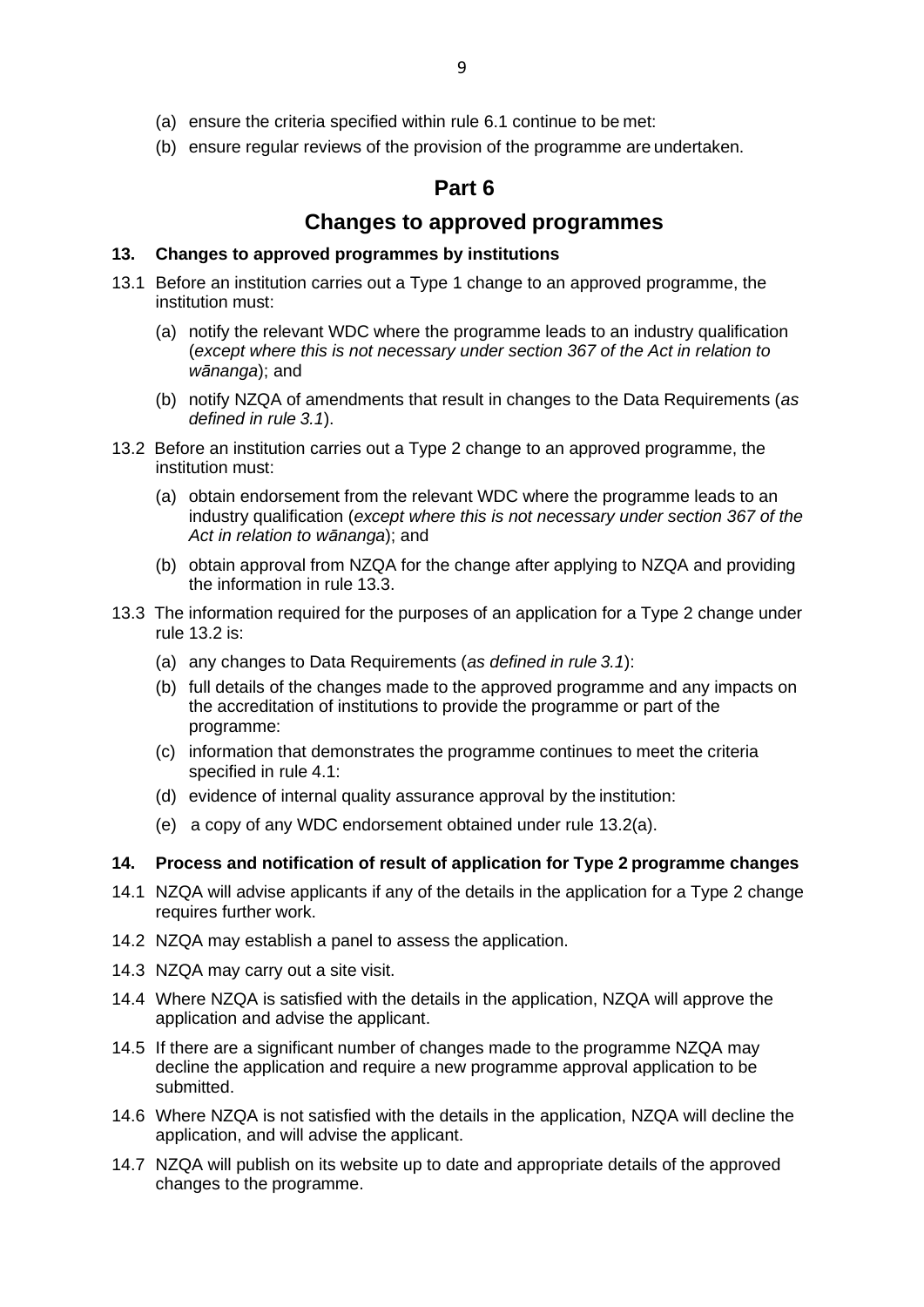#### **15. Programme changes by universities**

15.1 Universities New Zealand will, under section 453 of the Act and in accordance with any procedures set up for inter-university course approval and moderation under section 312(a) of the Act, approve programme changes for universities.

### **Part 7**

### **Miscellaneous requirements**

#### **16. Use of sub-contractors by institutions other than universities to provide approved programmes or parts of approved programmes**

- 16.1 Where an institution (*other than a university*) proposes to use a sub-contractor to provide an approved programme or part of an approved programme on the institution's behalf, and the institution and the sub-contractor are both accredited to provide the programme (*or part*), the institution must notify NZQA of the sub- contracting arrangement prior to the programme (*or part*) being provided, and supply the following information with that notification:
	- (a) a copy of the sub-contracting agreement which must outline the responsibilities and obligations of the parties:
	- (b) the duration of the arrangement:
	- (c) the reasons for the arrangement:
	- (d) confirmation that any advertising and other information provided to prospective students clearly shows that the study or training involved is provided under a subcontracting arrangement.
- 16.2 Where an institution (*other than a university*) proposes to use a sub-contractor to provide an approved programme or part of an approved programme that the institution is accredited to provide, and the sub-contractor does not itself hold accreditation, the institution must apply to NZQA for approval to engage the sub- contractor prior to any provision of the programme (*or part*) by the sub-contractor.
- 16.3 Applications under rule 16.2 for approval to engage the sub-contractor must include the following information:
	- (a) the name of the sub-contractor:
	- (b) identification of the programme(s) or part(s) to be provided under the arrangement:
	- (c) the rationale for the proposed sub-contracting arrangement:
	- (d) a copy of the sub-contracting arrangement between the institution and the subcontractor:
	- (e) evidence of internal quality assurance approval by the institution.
- 16.4 NZQA will grant approval to an application under rule 16.2 where it is satisfied that:
	- (a) the institution remains responsible for the sub-contractor meeting all of the institution's obligations that are relevant for the accreditation:
	- (b) the sub-contractor will meet all relevant obligations in the Act and in rules made under section 452 of the Act in relation to the provision of the programme:
	- (c) there is a formal documented arrangement between the holder and the subcontractor that includes provisions to ensure that NZQA is able to exercise its quality assurance and enforcement powers and functions in respect of the acts or omissions of the sub-contractor relating to the provision of the programme:
	- (d) the information and advertising for the study or training clearly states that itis provided through a sub-contracting arrangement: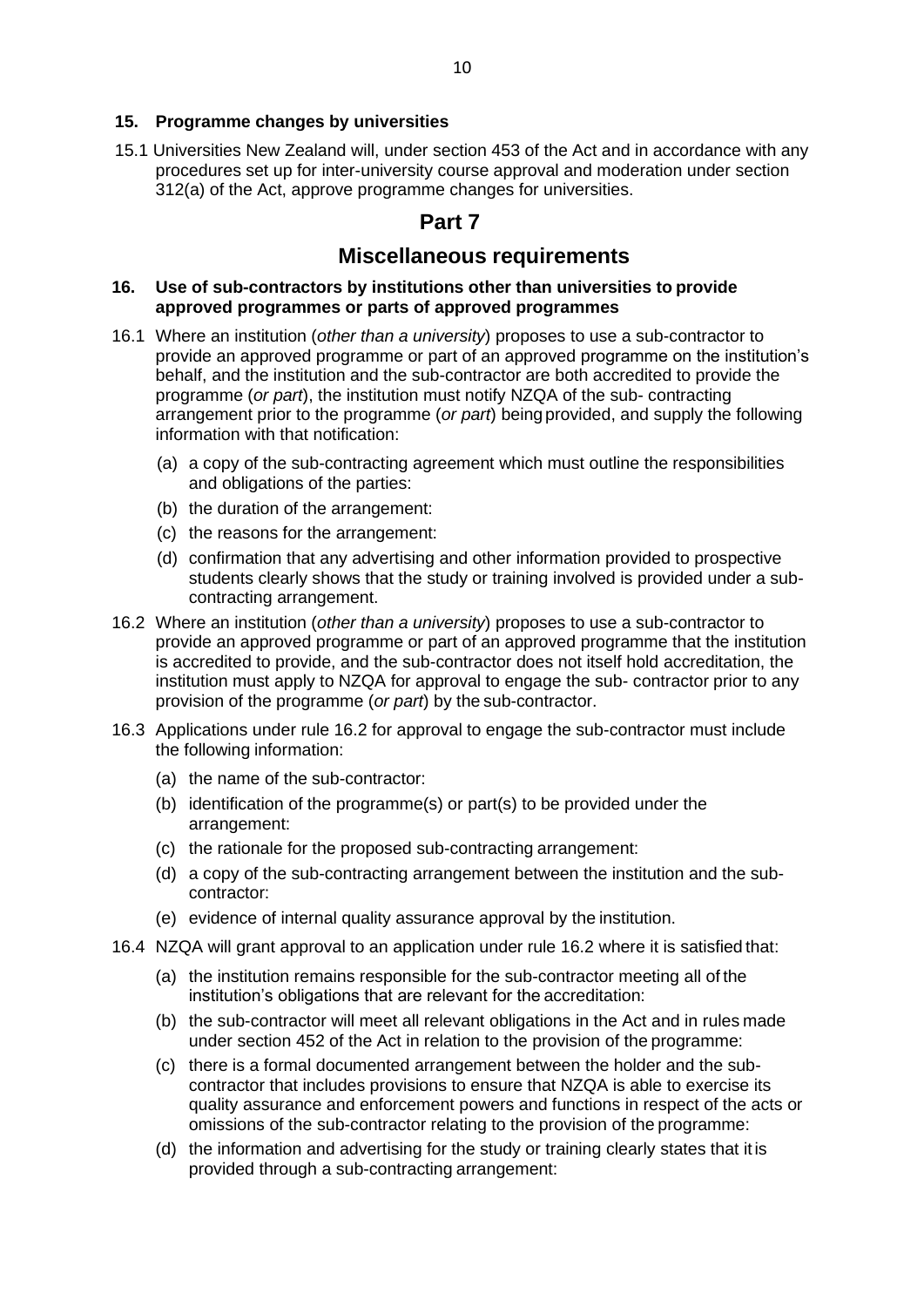- (e) all student enrolments are through the institution, and the institution maintains all student enrolment and academic information.
- 16.5 To continue to maintain approval under rule 16.4 an institution must ensure the subcontracting is conducted at all times in accordance with the requirements set out in paragraphs (a) to (e) of rule 16.4.

#### **17. Special reviews**

- 17.1 NZQA will give an institution (*other than a university*) reasonable notice of any special review NZQA intends to undertake in relation to a programme approval or an accreditation of the institution to provide an approved programme.
- 17.2 Notice under rule 17.1 will be given where concerns about the programme approval or accreditation are raised with NZQA, or where concerns otherwise come to the attention of NZQA.
- 17.3 The institution must provide relevant information and otherwise cooperate with NZQA for the purposes of the special review.

#### **18. English language requirements for international students**

- 18.1 An institution (other than a university) must:
	- (a) verify, prior to enrolling an international student in a programme (other than an English language programme) at level 3 or above, that the student has the necessary English language proficiency as demonstrated through the use of evidence of one of the kinds described in rules 18.2 to 18.4; and
	- (b) retain a copy of that evidence for at least two years from the date the student is enrolled in that programme.
- 18.2 Evidence that the student has:
	- (a) achieved NCEA level 3 and has met New Zealand university entrance requirements; or
	- (b) been awarded an International Baccalaureate Diploma or Cambridge A-level qualification for which the teaching and assessment was conducted in English; or
	- (c) been awarded the Cambridge Certificate in Teaching English to Speakers of Other Languages (CELTA) or the Trinity College London Certificate in Teaching English to Speakers of Other Languages (CertTESOL); or
	- (d) achieved, within the two years preceding the proposed date of enrolment, one of the internationally recognised proficiency test outcomes specified in the Table in the Appendix for the level of the programme in which the student is enrolling.
- 18.3 Evidence that the student has:
	- (a) completed all primary education (*being the equivalent of New Zealand primary school years 1 to 8*) and at least three years of secondary education (*being the equivalent of three years from New Zealand secondary school years 9 to 13*) at schools in one of the countries listed in rule 18.5 where the student was taught using English as the language of instruction; or
	- (b) completed at least five years of secondary education (*being the equivalent of New Zealand secondary school years 9 to 13*) at schools in one of the countries listed in rule 18.5 where the student was taught using English as the language of instruction; or
	- (c) been awarded a Bachelor's degree, Graduate Certificate, Graduate Diploma, Bachelor Honours Degree, Postgraduate Certificate, Postgraduate Diploma, Master's Degree or Doctoral Degree with English as the language of instruction from a tertiary education provider from one of the countries listed in rule 18.5.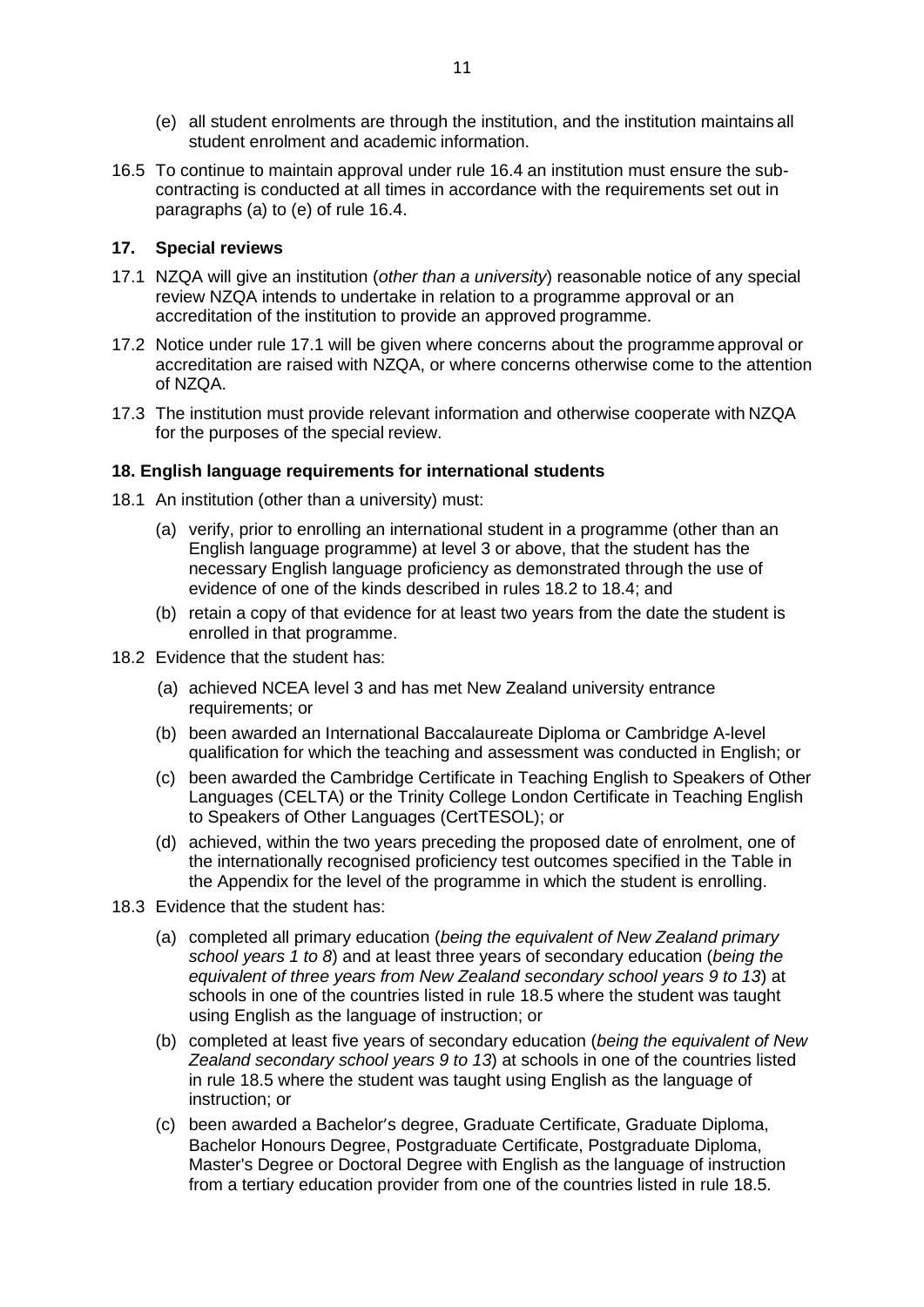- 18.4 Evidence that the student has been granted a New Zealand Short Term Training Scholarship by the Ministry of Foreign Affairs and Trade and has:
	- (a) completed all primary education (*being the equivalent of New Zealand primary school years 1 to 8*) and at least three years of secondary education (*being the equivalent of three years from New Zealand secondary school years 9 to 13*) at schools where the student was taught using English as the language of instruction; or
	- (b) completed at least five years of secondary education (*being the equivalent of New Zealand secondary school years 9 to 13*) at schools where the student was taught using English as the language of instruction.
- 18.5 The countries for the purpose of paragraphs (a) (c) of rule 18.3 are: New Zealand, Australia, Canada, the Republic of Ireland, South Africa, the United Kingdom and the United States.

#### **19. Revocations**

- 19.1 The following rules are revoked:
	- (a) NZQF Programme Approval and Accreditation Rules 2018
	- (b) NZQF Programme Approval and Accreditation Amendment Rules 2019
	- (c) NZQF Programme Approval and Accreditation Amendment Rules 2020.

-----------------------------------------------------------------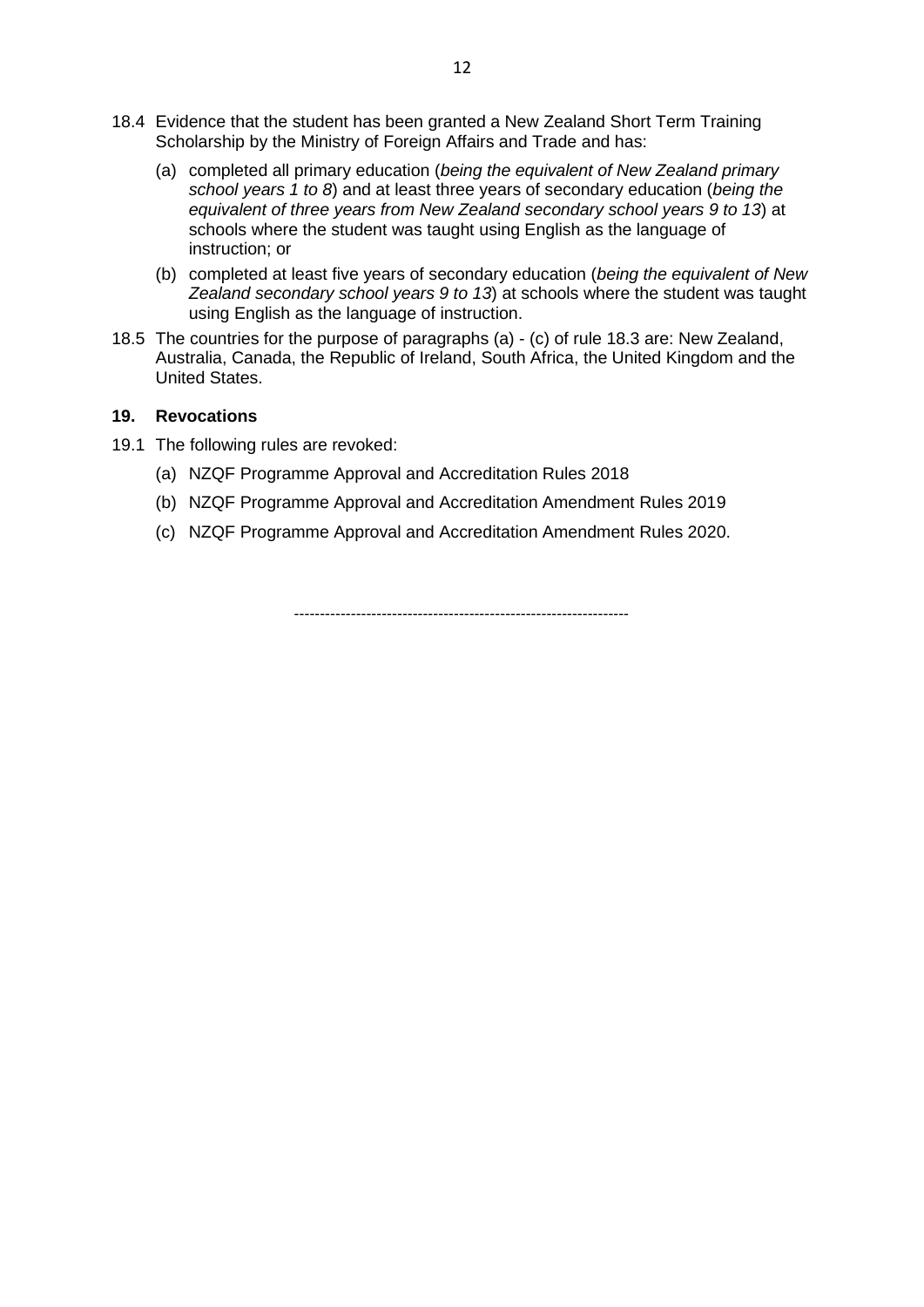## **Appendix**

#### **Internationally Recognised English Proficiency Outcomes for International Students**

#### **Acronyms used in the Table below**

- C1 Advanced the qualification of Cambridge Assessment English of that name, found at <http://www.cambridgeenglish.org/exams/advanced/>
- C2 Proficiency the qualification of Cambridge Assessment English of that name, found at <http://www.cambridgeenglish.org/exams/proficiency/>
- B2 First the qualification of Cambridge Assessment English of that name, found at <http://www.cambridgeenglish.org/exams/first/>
- B2 First for Schools the qualification of Cambridge Assessment English of that name found at<http://www.cambridgeenglish.org/exams-and-tests/first-for-schools/>
- IELTS the International English Language Testing System, jointly owned by the British Council, IDP Education Australia, and Cambridge English Language Assessment, found at [http://www.ielts.org](http://www.ielts.org/)
- LanguageCert a set of English Language qualifications owned by PeopleCert Qualifications Limited, member of the PeopleCert Group, found at [www.languagecert.org](http://www.languagecert.org/)
- LRW listening, reading, and writing.

.

- NZCEL the New Zealand Certificates in English Language listed on the NZQF (*NZQA being the qualification developer*).
- OET the Occupational English Test of Cambridge Boxhill Language Assessment, found at <https://www.occupationalenglishtest.org/>
- PTE the Pearson Test of English (Academic), found at https://pearsonpte.com.
- TOEFL the Test of English as a Foreign Language of the Educational Testing Service, whose headquarters are in Princeton, United States, found at<http://www.ets.org/toefl>
- Trinity ISE the Trinity College London Integrated Skills in English, found at <http://www.trinitycollege.com/site/?id=3192>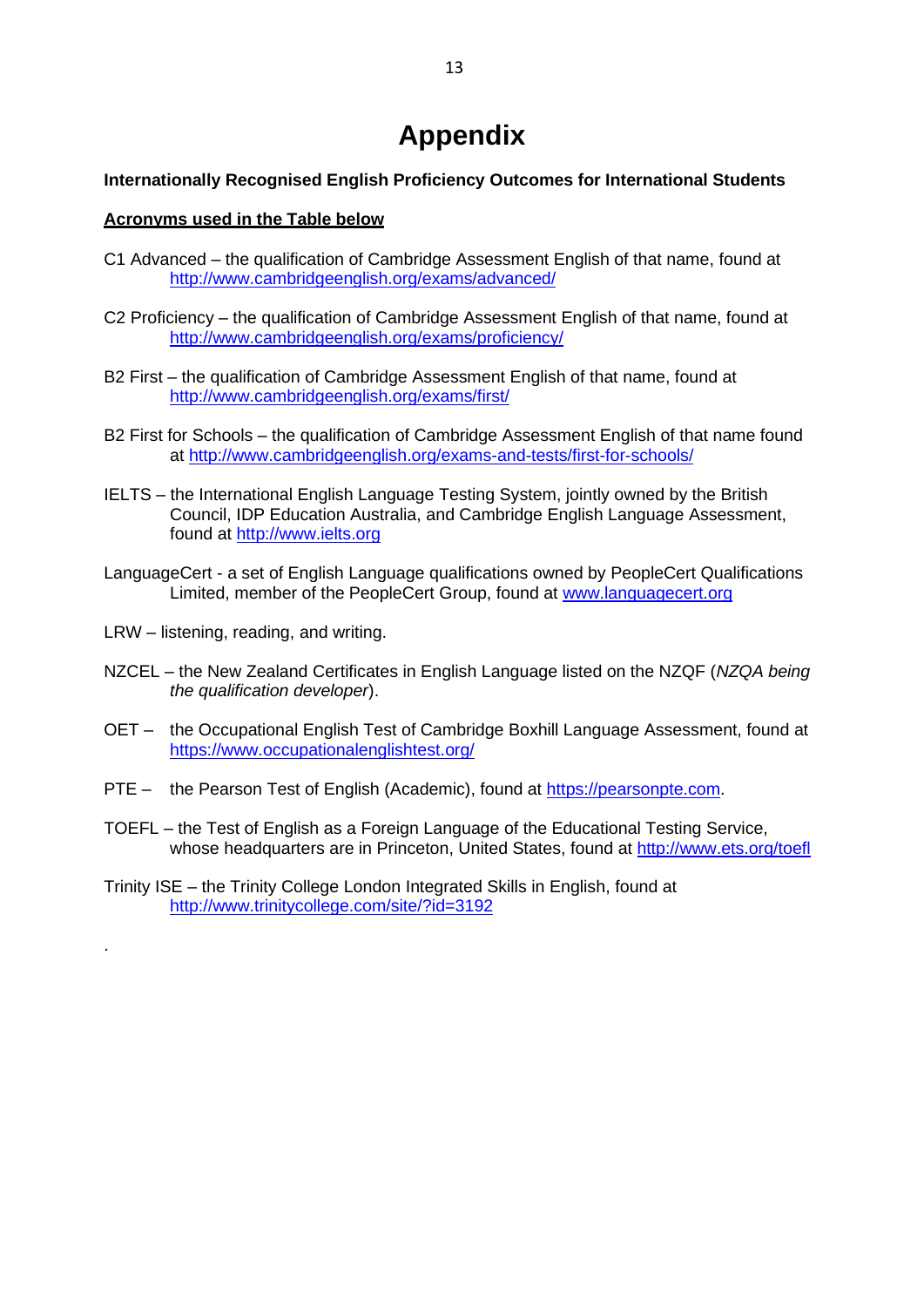| <b>TABLE for Internationally Recognised English Proficiency Outcomes for</b><br><b>International Students</b> |                                                                                                                          |                                                                                                  |                                                                                                  |                                                                                                                                      |                                                                                         |  |  |  |
|---------------------------------------------------------------------------------------------------------------|--------------------------------------------------------------------------------------------------------------------------|--------------------------------------------------------------------------------------------------|--------------------------------------------------------------------------------------------------|--------------------------------------------------------------------------------------------------------------------------------------|-----------------------------------------------------------------------------------------|--|--|--|
|                                                                                                               | Programme Level and required outcome <sup>1</sup>                                                                        |                                                                                                  |                                                                                                  |                                                                                                                                      |                                                                                         |  |  |  |
| <b>Internationally</b><br>recognised<br>proficiency<br>tests                                                  |                                                                                                                          |                                                                                                  | <b>Certificate or</b><br>Diploma at<br>Level 5                                                   | Certificate or Diploma at<br>Level 6                                                                                                 | Post-graduate Diploma or Post-<br>graduate Certificate at Level 8                       |  |  |  |
|                                                                                                               | <b>Certificate at</b><br>Level 3                                                                                         | <b>Certificate at</b><br>Level 4                                                                 |                                                                                                  | Diploma or degree at<br>Level 7                                                                                                      | <b>Bachelor Honours Degree at Level 8</b>                                               |  |  |  |
|                                                                                                               |                                                                                                                          |                                                                                                  |                                                                                                  | <b>Graduate Certificate or</b>                                                                                                       | <b>Master's Degree at Level 9</b>                                                       |  |  |  |
|                                                                                                               |                                                                                                                          |                                                                                                  |                                                                                                  | <b>Diploma at Level 7</b>                                                                                                            | <b>Doctoral Degree at Level 10</b>                                                      |  |  |  |
| IELTS test <sup>2</sup>                                                                                       | General or<br>Academic score of<br>5 with no band<br>score lower than 5                                                  | General or<br>Academic score of<br>5.5 with no band<br>score lower than 5                        | Academic score of<br>5.5 with no band<br>score lower than 5                                      | Academic score of 6 with<br>no band score lower than<br>5.5                                                                          | Academic score of 6.5 with no band<br>score lower than 6                                |  |  |  |
| <b>TOEFL Internet-</b><br>based test (iBT) <sup>2</sup>                                                       | Score of 35 (with a<br>writing score of 14)                                                                              | Score of 46 (with a<br>writing score of 14)                                                      | Score of 46 (with a<br>writing score of 14)                                                      | Score of 60 (with a writing<br>score of 18)                                                                                          | Score of 79 (with a writing score of 21)                                                |  |  |  |
| <b>Cambridge English</b><br>Qualifications <sup>2</sup>                                                       | B <sub>2</sub> First or B <sub>2</sub> First<br>for Schools with a<br>score of 154. No<br>less than 154 in<br>each skill | B2 First or B2 First<br>for schools with a<br>score of 162. No<br>less than 154 in<br>each skill | B2 First or B2 First<br>for schools with a<br>score of 162. No<br>less than 154 in<br>each skill | B2 First, or B2 First for<br>schools, or C1 Advanced,<br>or C2 Proficiency with a<br>score of 169. No less than<br>162 in each skill | C1 Advanced or C2 Proficiency with a<br>score of 176. No less than 169 in each<br>skill |  |  |  |
| OET <sup>2</sup>                                                                                              | Minimum of Grade<br>C or 200 in all sub-<br>tests                                                                        | Minimum of Grade<br>C or 200 in all sub-<br>tests                                                | Minimum of Grade<br>C or 200 in all sub-<br>tests                                                | Minimum of Grade C or<br>200 in all sub-tests                                                                                        | Minimum of Grade C <sup>+</sup> or 300 in all sub-<br>tests                             |  |  |  |